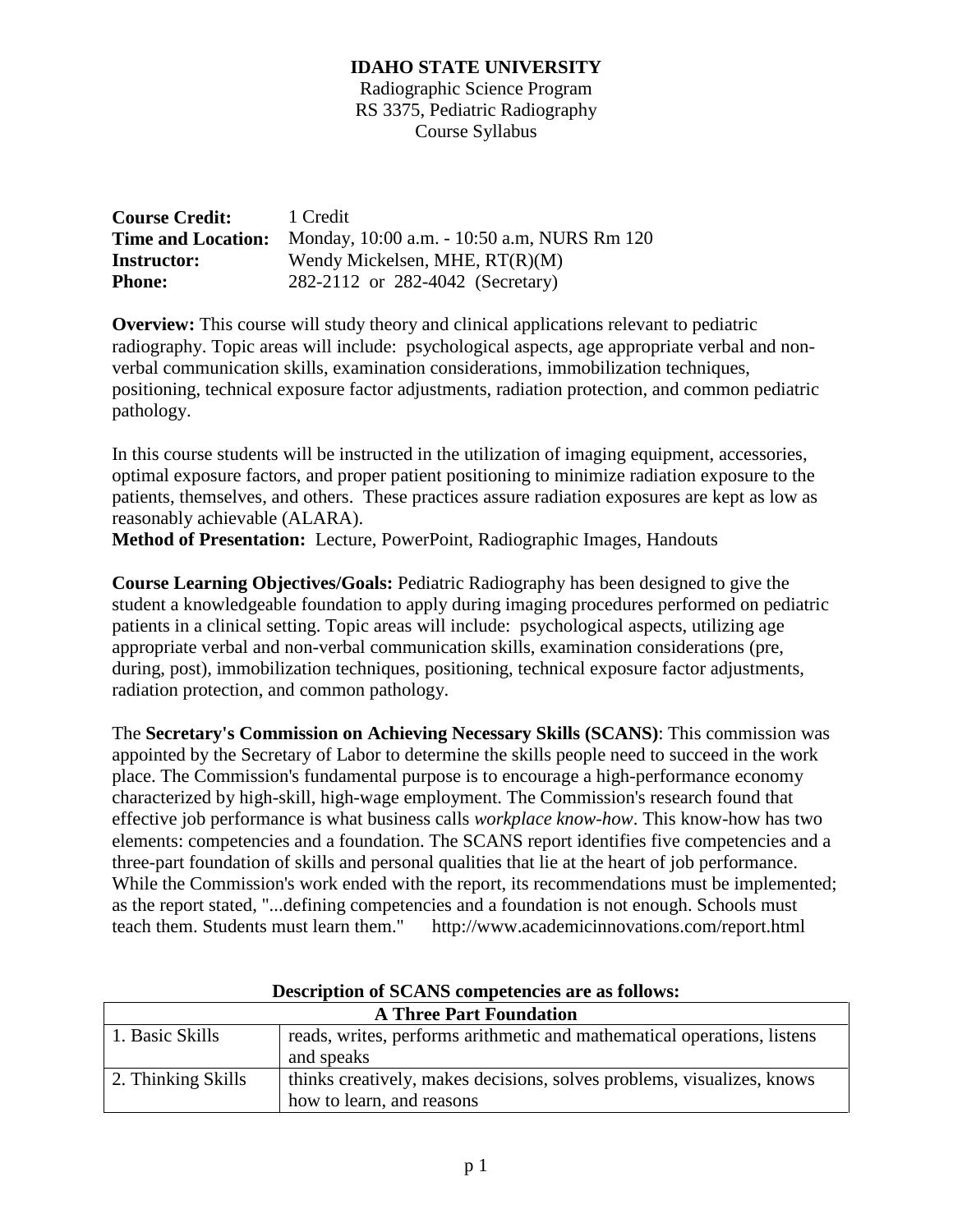### Radiographic Science Program RS 3375, Pediatric Radiography Course Syllabus

| 3. Personal Qualities        | displays responsibility, self-esteem, sociability, self-management, and |  |
|------------------------------|-------------------------------------------------------------------------|--|
|                              | integrity and honesty                                                   |  |
| <b>The Five Competencies</b> |                                                                         |  |
| 4. Resources                 | identifies, organizes, plans and allocates resources                    |  |
| 5. Interpersonal             | works with others                                                       |  |
| 6. Information               | acquires and uses information                                           |  |
| 7. Systems                   | understands complex interrelationships                                  |  |
| 8. Technology                | works with a variety of technologies                                    |  |

Each of these foundations and competencies are listed after the objective that meet the competency or skill set described above.

# **Course Learning Outcomes:**

| <b>Unit I</b>                                                                           |  |
|-----------------------------------------------------------------------------------------|--|
| Upon completion of this material the student will be able to:                           |  |
| Discuss and recognize the different types and ages of pediatric patients to include:    |  |
| neonates, infants, toddlers, preschool children, school aged children, and              |  |
| adolescents.                                                                            |  |
| Identify effective non-verbal and verbal communication techniques to utilize when       |  |
| imaging pediatric patients.                                                             |  |
| Discuss pediatric patient "preps" and how they may differ from adults.                  |  |
| Discuss environmental modifications imaging departments can make to reduce the          |  |
| anxiety levels of pediatric patients (see Primary Children's Medical Center             |  |
| Imaging Department for exemplary examples)                                              |  |
| Discuss the utilization of a treasure box (stickers, small stuffed toys) to be given at |  |
| the completion of the examination.                                                      |  |

## **Unit II**

| Upon completion of this material the student will be able to:                      |  |  |
|------------------------------------------------------------------------------------|--|--|
| Describe common commercial immobilization devices (Pigg-O-Stat, Tam-em             |  |  |
| board, papoose board) and describe their function.                                 |  |  |
| Describe and demonstrate the use of ancillary immobilization devices (tape,        |  |  |
| sponges, sandbags, stockinette or ace bandage, mummy wraps.                        |  |  |
| Identify effective methods of reducing patient and guardian doses during pediatric |  |  |
| imaging procedures (collimation, low dosage techniques, limit repeat exposures).   |  |  |
| On the x-ray console, appropriately set exposure techniques (manual, AEC, or       |  |  |
| APR) for the following scenarios:                                                  |  |  |
| AP chest on a 1 month old baby                                                     |  |  |
| PA chest on 2 year old in Pigg-O-Stat                                              |  |  |
| PA chest on 7 year old at upright bucky                                            |  |  |
| PA chest on 16 year old at upright bucky                                           |  |  |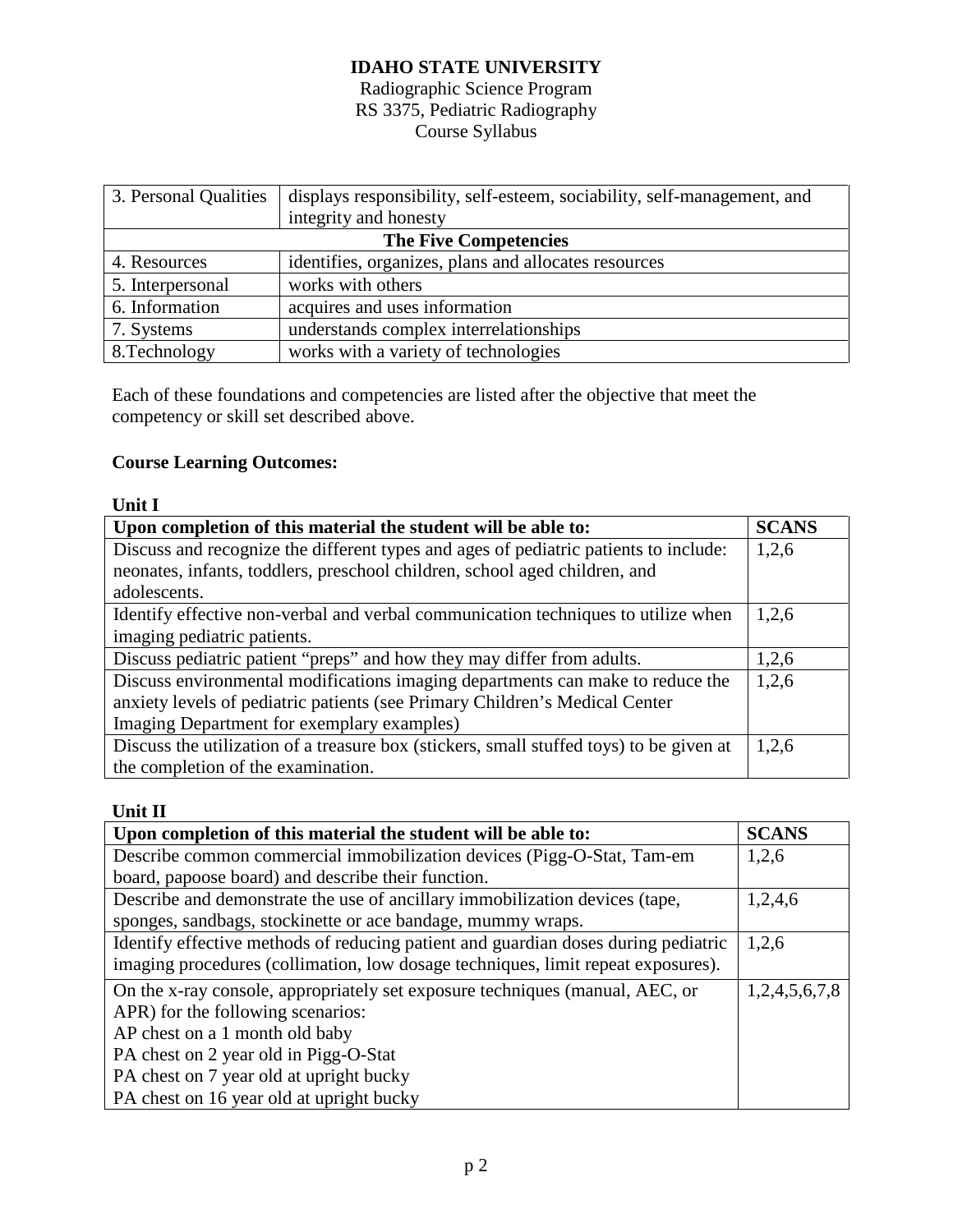#### Radiographic Science Program RS 3375, Pediatric Radiography Course Syllabus

| Discuss "cumulative effects of radiation" and why this is of utmost concern for | 1,2,6 |
|---------------------------------------------------------------------------------|-------|
| pediatric patients.                                                             |       |
| Describe how to correctly apply shaped contact shields and lead aprons when     | 1,2,6 |
| imaging pediatric patients.                                                     |       |
| Discuss and examine the purpose of the Image Gently campaign.                   | 1,2,6 |
| Discuss the use of non-ionizing imaging modalities such as MRI or US when       | 1,2,6 |
| clinically appropriate.                                                         |       |

### **Unit III**

| Upon completion of this units the student will be able to:                     | <b>SCANS</b> |
|--------------------------------------------------------------------------------|--------------|
| Describe the term non-accidental trauma (NAT) and discuss the radiographer's   | 1,2,4,6,8    |
| role in performing a complete skeletal survey.                                 |              |
| Examine normal bone development (ossification) from birth to adulthood.        | 1,2,6        |
| Examine common respiratory pathology of the pediatric patient to include:      | 1,2,6        |
| aspiration, asthma, croup, cystic fibrosis, hyaline membrane disease, and      |              |
| pneumonia.                                                                     |              |
| Examine common abdominal pathology of the pediatric patient to include:        | 1,2,6        |
| pyloric stenosis, imperforate anus, volvulus, intussusception, Hirschsprung's  |              |
| disease, polycystic kidney disease, Wilms' tumor, urinary tract infection, and |              |
| vesicouretal reflux.                                                           |              |
| Examine common skeletal system pathology of the pediatric patient to include:  | 1,2,6        |
| craniostenosis, hydrocephalus, osteogenesis imperfecta, osteopetrosis,         |              |
| osteomalacia, developmental dysplasia of the hip, club foot, and spina bifida. |              |

**Code of Ethics:** RS 3375 adheres to the ISU Code of Conduct. In particular, academic dishonesty, however small, creates a breach in academic integrity. A student's participation in this course comes with the expectation that his or her work will be completed in full observance of the ISU Code of Student Conduct.

**Academic Dishonesty Policy:** Academic dishonesty (cheating, plagiarism, etc.) will not be tolerated in this class and may result in suspension or dismissal from this course and from the program. Cases will also be referred to the Dean of Students for possible dismissal from the university.

Cheating includes, but is not limited to, (1) use of any unauthorized assistance in taking quizzes, tests, or examinations; (2) dependence upon the aid of sources beyond those authorized by the instructor in writing papers, preparing reports, solving problems, or completing other assignments; or (3) the acquisition of tests or other academic materials belonging to the university faculty or staff without permission.

Plagiarism includes, but is not limited to, the use of, by paraphrase or direct quotation without correct recognition, the published or unpublished works of another person. The use of materials generated by agencies engaged in "selling" term papers is also plagiarism.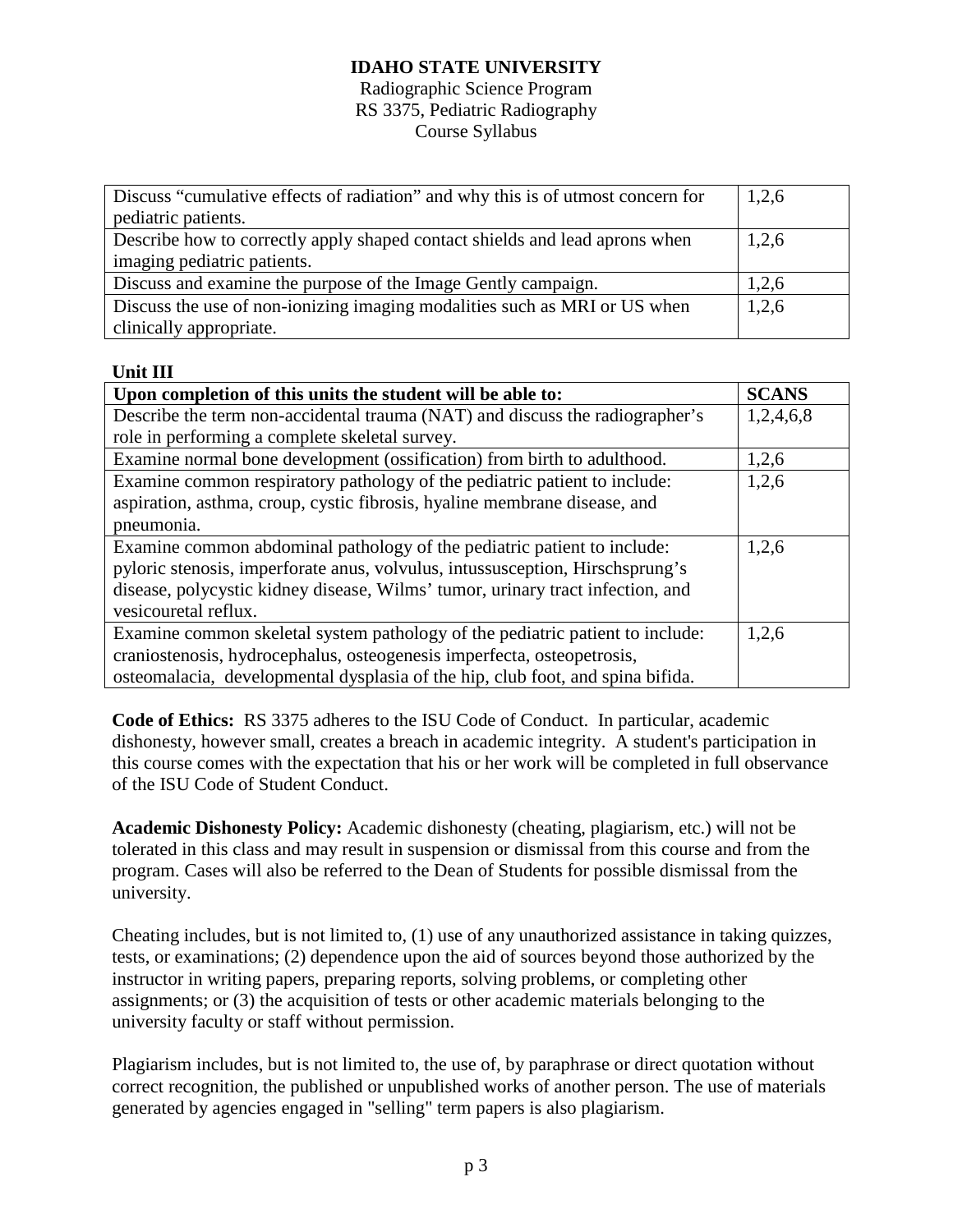Radiographic Science Program RS 3375, Pediatric Radiography Course Syllabus

Many components RS 3375 are designed to be highly interactive. Students are encouraged to take full advantage of the many resources available including Internet sites, handouts and workbooks, other textbooks and journals, faculty, and peers. This interactive collegial learning environment is conducive for life-long learning.

#### **Classroom Procedure:**

1. **Attendance:** You are expected to attend class regularly. It is your responsibility to maintain a level of attendance which will allow you to derive maximum benefit from the instruction. Excessive absences (>10%) will result in a lower course grade if you are borderline between two grades. Conversely, if you have good attendance and are border line between two grades, I will award the higher grade.

### 2. **Grading Procedure:**

| <b>Assessment Method</b>   | <b>Percentage Value</b> |
|----------------------------|-------------------------|
| Test $\#1 =$ Unit $\#1$    | 25%                     |
| Test #2 = Unit #2 (Final)  | 25%                     |
| Course Assignments/Article | 25%                     |
| Pediatric Case Study       | 25%                     |

| This grading scale will be used. |       |           |              |
|----------------------------------|-------|-----------|--------------|
| $+\!$ - System                   |       |           |              |
| 93-100%                          |       | 73-76%    |              |
| 90-92%                           | $A -$ | 70-72%    | $\mathsf{C}$ |
| 87-89%                           | B+    | 67-69%    | $D+$         |
| 83-86%                           |       | 63-66%    | D            |
| 80-82%                           | B-    | 60-62%    | D-           |
| 77-79%                           |       | 59% Below | F            |

#### **This grading Scale will be used:**

*Note: A grade of C or better is required in this course in order to receive a degree from the Department of Radiographic Science.*

The minimum requirements to earn a passing grade are successful completion of all tests (70% minimum).

3. **Computer Account:** All students are required to have an ISU student computer account. There is a fee required for this account. Obtain the account at the Computer Center, which is located in the basement of the College of Business Building or in the Rendezvous Lab.

4. **Make-up:** If you are unable to sit for an examination, you may request a make-up exam. You must inform me that you will not be present for the examination **prior** to the scheduled time. An additional 10% drop in the test grade will result if prior notification is not given and is